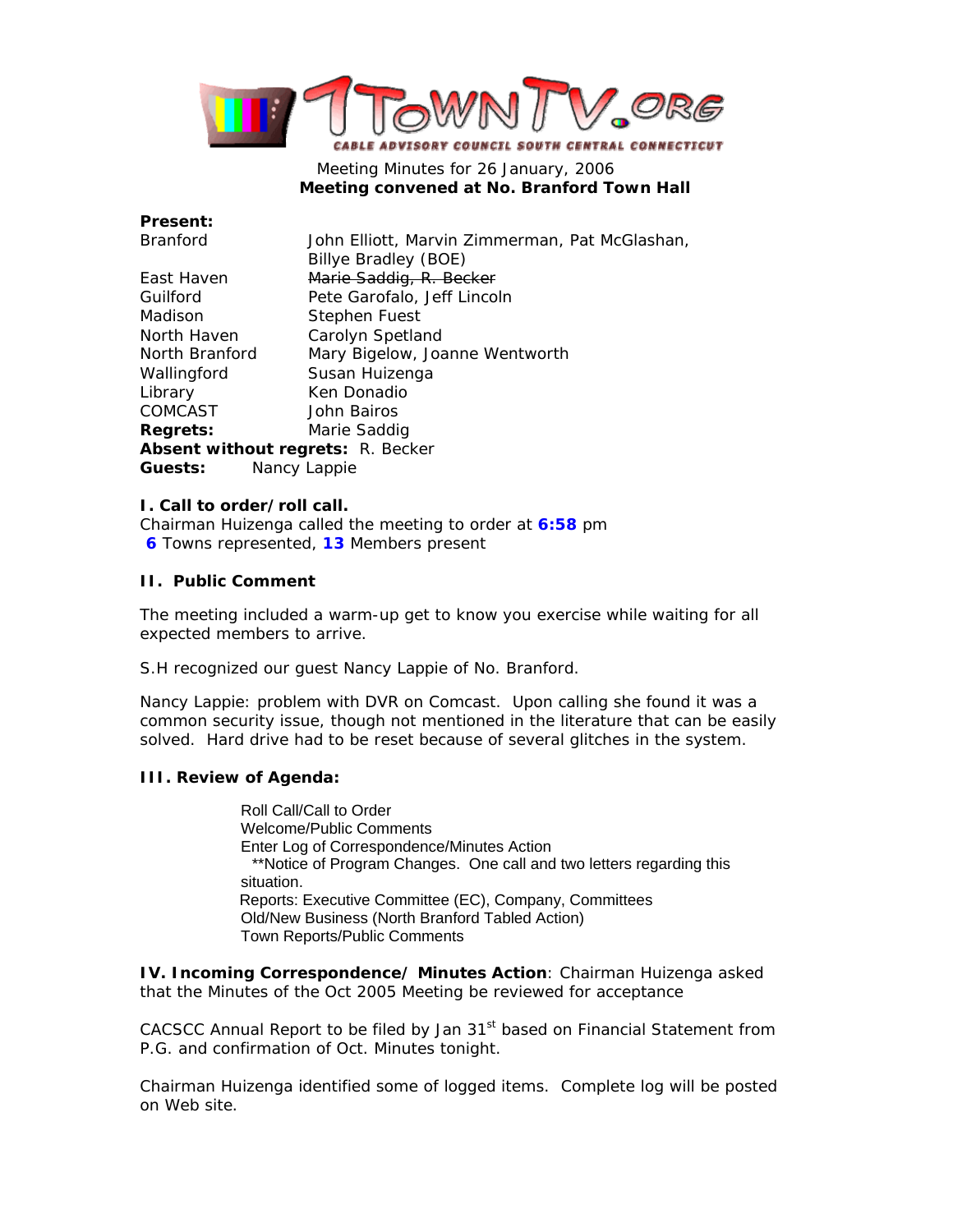**Steve** Fuest called the motion to accept. **John Elliot** second The motion carried. All in favor, no oppositions or abstentions.

\*\*\*Check from iGive for \$158. Another check is supposed to be in the mail. Upon signing up and using, each person should account for \$5, but the system is hitherto unreliable. There is an option to join with other charities.

\*\*\*Executive Committee now full. Carolyn accepted nomination for vice chair. Signers are needed for the bank account. Paperwork was initiated with Guilford Saving Bank. Signatures will be requested tonight based on authorized signers in attendance.

\*\*\*Insurance

Steve Fuest: Move to authorize check for \$4000 on EOM Insurance in anticipation of 2.1.06 effective date. Seconded by John Elliot. The motion carried. All in favor, no oppositions or abstentions.

Report on finances by Pete Garofalo: There are outstanding checks; overall, there is roughly \$700 in the check-off account the account used under prior franchise agreement to handle pass-thru grants. Motion to reissue outdated checks associated with Check-off Account moved by Joanne Wentworth, Seconded by Steve Fuest. Pete Garofalo to provide update so checks can be reissued at March Meeting. Follow-up provided by e-mail following meeting included the following detail:

As a continuation of tonight's discussion, following are the outstanding checks remaining on the Checkoff account:

EHTV - 182.00 (Orig. issued 9-13-03) GCTV - 519.00 (Orig. issued 11-20-02) NBPCAG - 78.00 (Orig. issued 08-27-02)

These checks will be re-issued. Any questions let me know.

Pete Garofalo Treasurer/CACSCC For more information: www.7towntv.org

#### **V. Committees**

Committee meetings to be held in February. Chairman will contact each Committee lead. Open discussion at end of meeting identified some priorities to be considered within each committee.

Education: Use of channels as Distance Education tool, possible satellite downlink options and how to get info to town BOE & local homeschool groups/families Outreach: - how to use the web site and plan the annual meeting. Should direction be given to this committee to continue with this or to take a new direction?)

PEG: Focus on By-laws updates

Shared Services: If Insurance resolved, then Router as service not PEG Policy

#### **VII. COMCAST Report.**

#### **Comcast Report by John Bairos.**

Customer Correspondence: Chairman Huizenga turns over a check from the subscriber and two letters from unhappy subscribers to JB. MZ also gives JB a letter.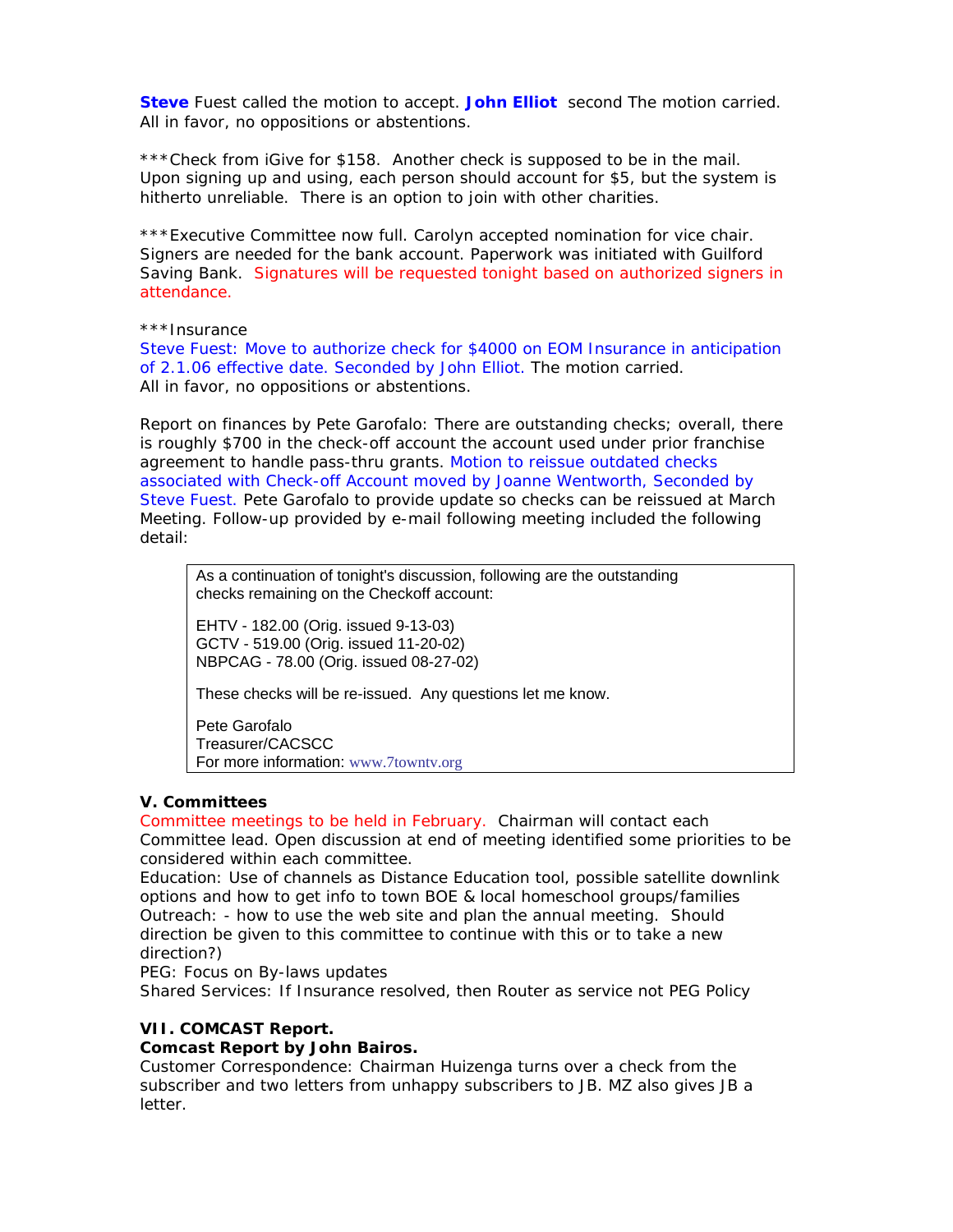Chairman Huizenga asks J.B. to comment on the UPN and WB announcement and comment on correspondence sent out by company since last meeting including Correspondence about channel and charge changes with particular attention to "senior charges".

JB: As regards UPN/WB merger it might free up a channel but it is still unknown. An update can be given next meeting but information is currently limited.

Marketing info included: Reminder of annual scholarships, Feb  $10<sup>th</sup>$  is the deadline and only one nominee per school is accepted. Multiple nominees will automatically disqualify all candidates from the Town. (Info available under 7towntv.org News: Homepage) Comcast has a joint project with the Discovery Channel / National Geographic. Large Laminated World Maps available from this project. Distributed maps to reps from each town to bring to a local school/library. Quarterly P.E.G. payments were sent out last week, the annual payment of \$2000 is given to CACSCC tonight.

Questions / concerns regarding new marketing. Statewide loss of subscribers. New programs such as ethnic and sports programming are being evaluated by Comcast. Only New customers are offered a range of packages but a retention program is also being worked on. \*Look up Branford specifically regarding the loss /gain of customers\*

- Brochures regarding video trips (a Smithsonian program) are distributed. - New welcome kits for new customers and a brochure regarding bundling packages are also passed out.

Family Tier will soon be offered by Comcast as an alternative to basic cable. This program is a mix that would appeal to seniors and is child-friendly. Pricing and installation has not yet been set up.

- TV Guide and CTN: CTN was added to the basic tier and TV Guide was relocated to the digital tier, because this channel was least likely to affect customers. However customer complaints have been received on this change.

-Price adjustments. No change in Branford franchise for Basic Tier however senior installation citizen prices was decreased. New channel lineups and price brochures distributed. Clarification: senior citizens need to ask about this discount in order to receive it. This should be brought to the attention of the senior centers. Efforts will be made to bring forth this issue to the community. Chairman Huizenga & Advisor K.D. have this follow-up as next step. -Channel 5 / HBO is displaying color bars but there is no information regarding this situation. May be related to scrambler on the utility poll. J.B. to research.

**VIII. Executive Committee (EC)Report** (Treasurer Report distributed. Exec. Committee reviewed and processing Annual Report.)

#### **IX. Old Business**

.

Business regarding **ACM:** cable advisory had a membership that is group membership but only 6 entities are covered under this. Last year East Haven and Wallingford (and possibly North Haven) paid memberships anyway. Each town does not then get a copy of the newsletter. (7 pegs + cable advisory) Guilford (Jeff Lincoln) opts out to solve this problem. ACM org membership  $@$  \$575 due in February. Will be paid and administered based on this information. Check authorized per annual budget.